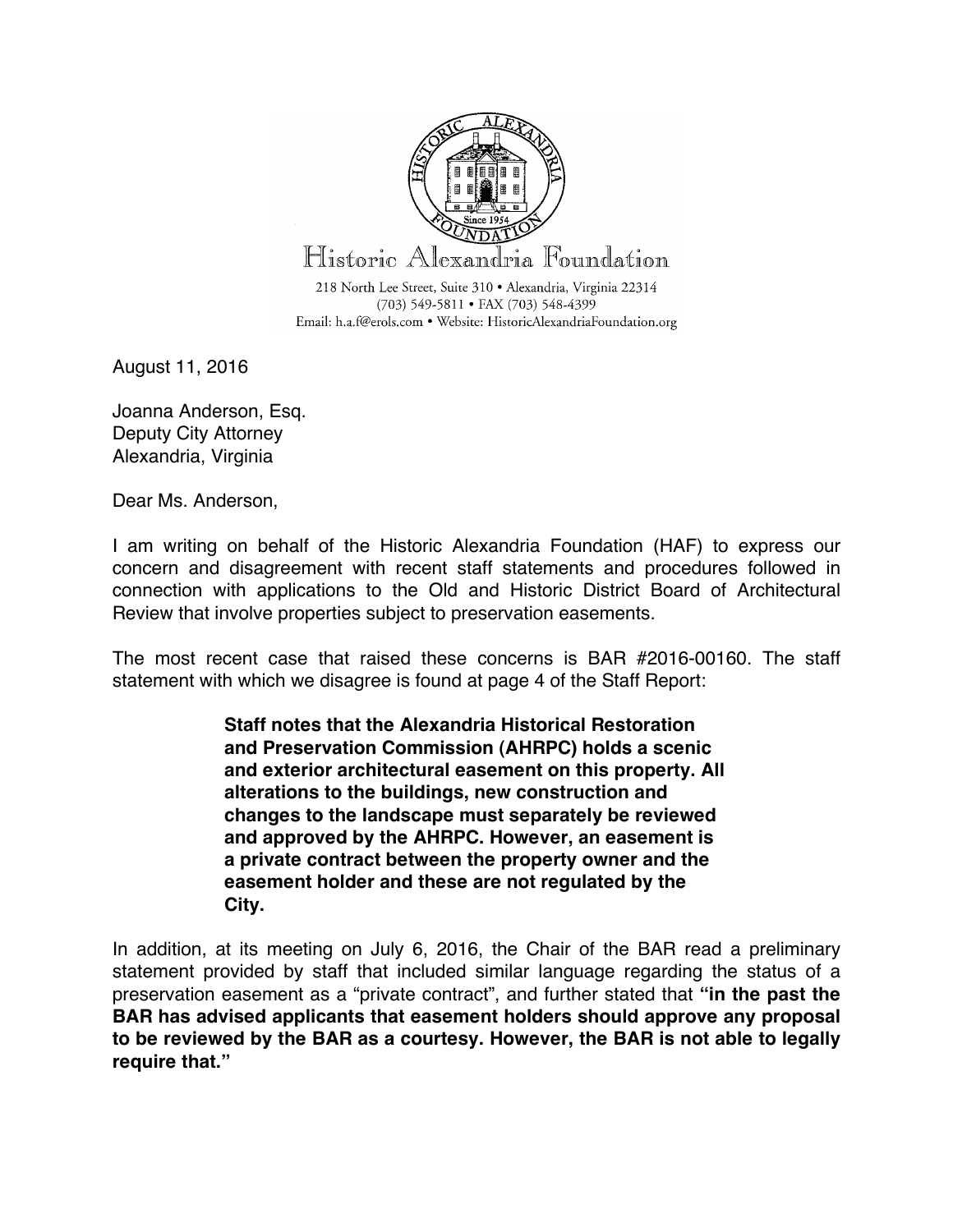We believe these statements are incorrect, both as a matter of law and policy, for the reasons noted below. We urge the City to continue to require the consent of a preservation easement holder before an application is deemed complete and subject to review by the BAR. We request that you provide us with the legal reasoning that led to the statements quoted above and the proposed change in the existing procedure that requires evidence of the consent of an easement holder before presenting an application to the BAR. We would like to meet with you at your convenience to discuss these issues.

## **Legal Status of Conservation and Open Space Easements**

Under Virginia law a conservation easement is a non-possessory interest in real property. VA. CODE ANN. § 10.1-1009. It is not simply a "contract between the property owner and the easement holder", as stated in the recent staff reports. Accordingly, the BAR should not take action that could impair the property interests of the easement holder without its consent. The BAR should continue to require evidence that an application has the consent of all parties holding an interest in the property under review, whether that interest is in the fee simple or the interest of an easement holder.

Moreover, historic preservation and open space easements are governed by the Virginia Conservation Easement Act (VCEA), VA. CODE ANN. §§ 10.1-1009 through 10.1-1016 and the Virginia Open Space Land Act (OSLA), VA. CODE ANN. §§ 10.1- 1700 through 10.11705. These laws "were intended to encourage the acquisition by certain public bodies of fee simple title or ʻeasements in gross or such other interests in real estate' that are designed to maintain the preservation or provision of open-space land." United States v. Blackman, 270 Va. 68, 613 S.E.2d 442 (2005). The public policy in favor of land conservation and preservation of historic sites and buildings is also reflected in Article XI of the Constitution of Virginia.

These laws make clear that, in contrast with conventional private easements, conservation easements serve a public function and such easements are "held and administered by the easement holders not for themselves, but on behalf of the public and in furtherance of state policy". See 2012 Va. Op. Atty. Gen 31. Not only are conservation easements held on behalf of the public, but the owners of property subject to conservation easements are granted substantial benefits in the form of tax relief to reflect the value that preservation provides to the public interest. Accordingly, VCEA expressly provides standing to the local government to take action to enforce conservation and open space easements on real property within their jurisdictions. VA. CODE ANN. § 10.1-1013.

The recent statements in the BAR staff reports that conservation easements "are not regulated by the City" fail to take this Virginia Code provision into account. The City does, indeed, have standing to take action to enforce a conservation easement. It should not abrogate this responsibility by allowing, or requiring, the BAR to take action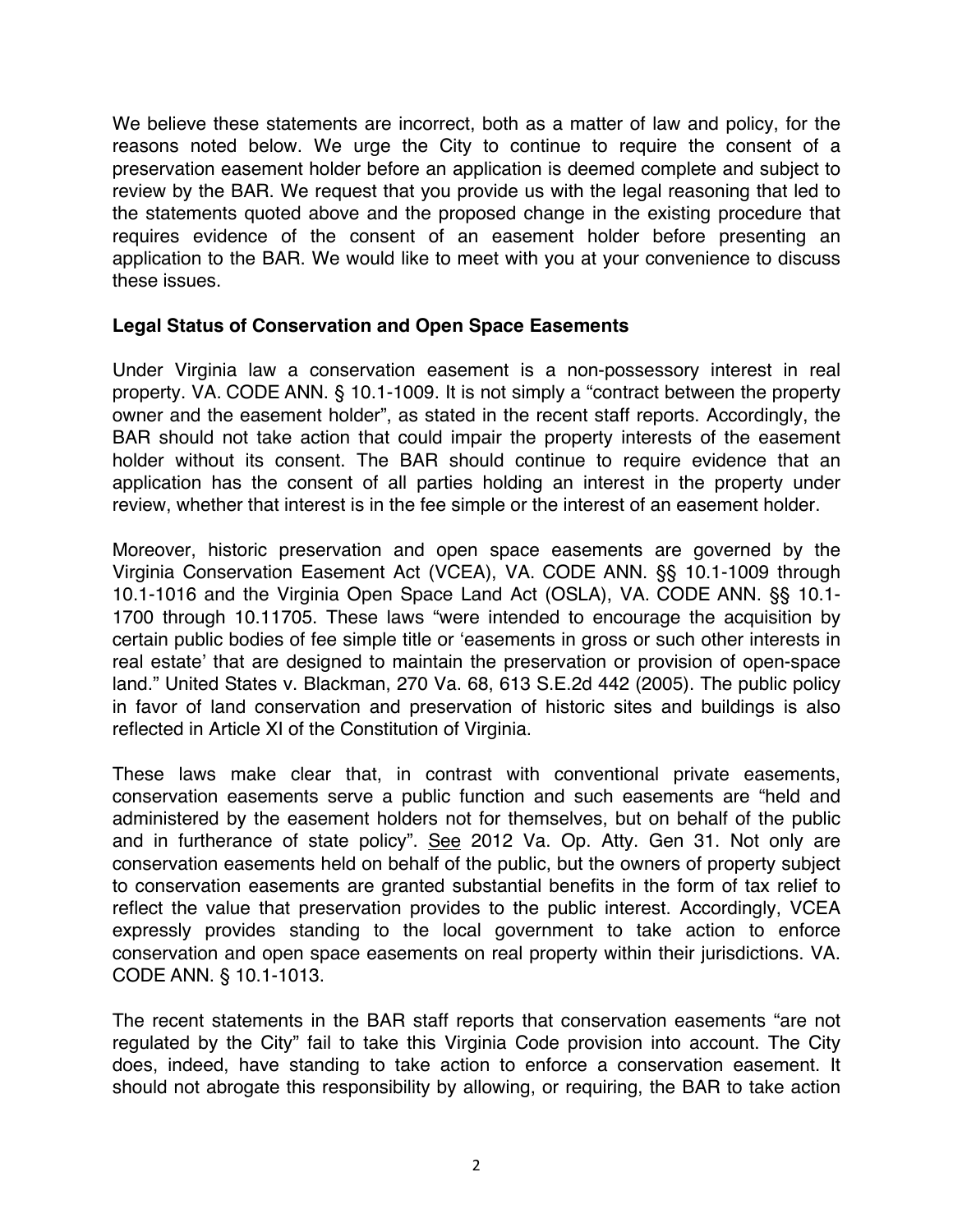without regard to the interests of the holder of a conservation easement or the public interest in favor of preservation easements. As a City body, the BAR should take these interests into account in its decisions. Failure to do so could result in a diminution of the value of the easement, lead to inconsistent requirements for the property owner, and limit the City's ability to ensure compliance with an easement as provided in the VCEA.

The BAR should continue the established policy to require evidence of the consent of the holder of a conservation easement before an application can be heard. We were puzzled by the statement read by the BAR Chair at the recent meeting, as quoted above, that "in the past the BAR has advised applicants that easement holders should approve any proposal to be reviewed by the BAR as a courtesy." In fact, the application procedures clearly state that documentation of an easement holder's consent to an application is **required**, not a "courtesy", before an application will be considered complete. Section 8 of the application instructions provides as follows:

> **REVIEW BY OTHER AGENCIES**: It is the policy of the Boards not to review applications which do not meet other applicable city regulations. This policy ensures that the project approved by the Board can, in fact, be undertaken. In cases where there is an historic preservation easement on the property or the property is under a homeowner's association, a copy of the letter approving the project must accompany the application at the time of submission. Applications without approval letters will not be accepted and will be deferred until the letter is received and the application is complete.

This practice and procedure should be continued as it is the only way to ensure that the easement holder's interest in the property will not be impaired by actions taken by the BAR without its consent. We do not know of any reason why the BAR Chair's statement claimed that "the BAR is not able to legally require that". Section 10-104 (B)(3) of the City Code allows the BAR to adopt administrative procedures, pursuant to which the BAR has set forth numerous requirements for documentation that must be submitted before an application will be considered complete. The existing BAR policy is a reasonable requirement, consistent with its authority under City law, and a best practice to ensure that the BAR time and resources are well spent. It should be continued.

We believe that the apparent change in the BAR procedure for handling applications for properties subject to conservation easements is unwise and not supported by law or policy. If there are other factors we have not considered that you think justify such a change we would be most interested in your thoughts on these issues.